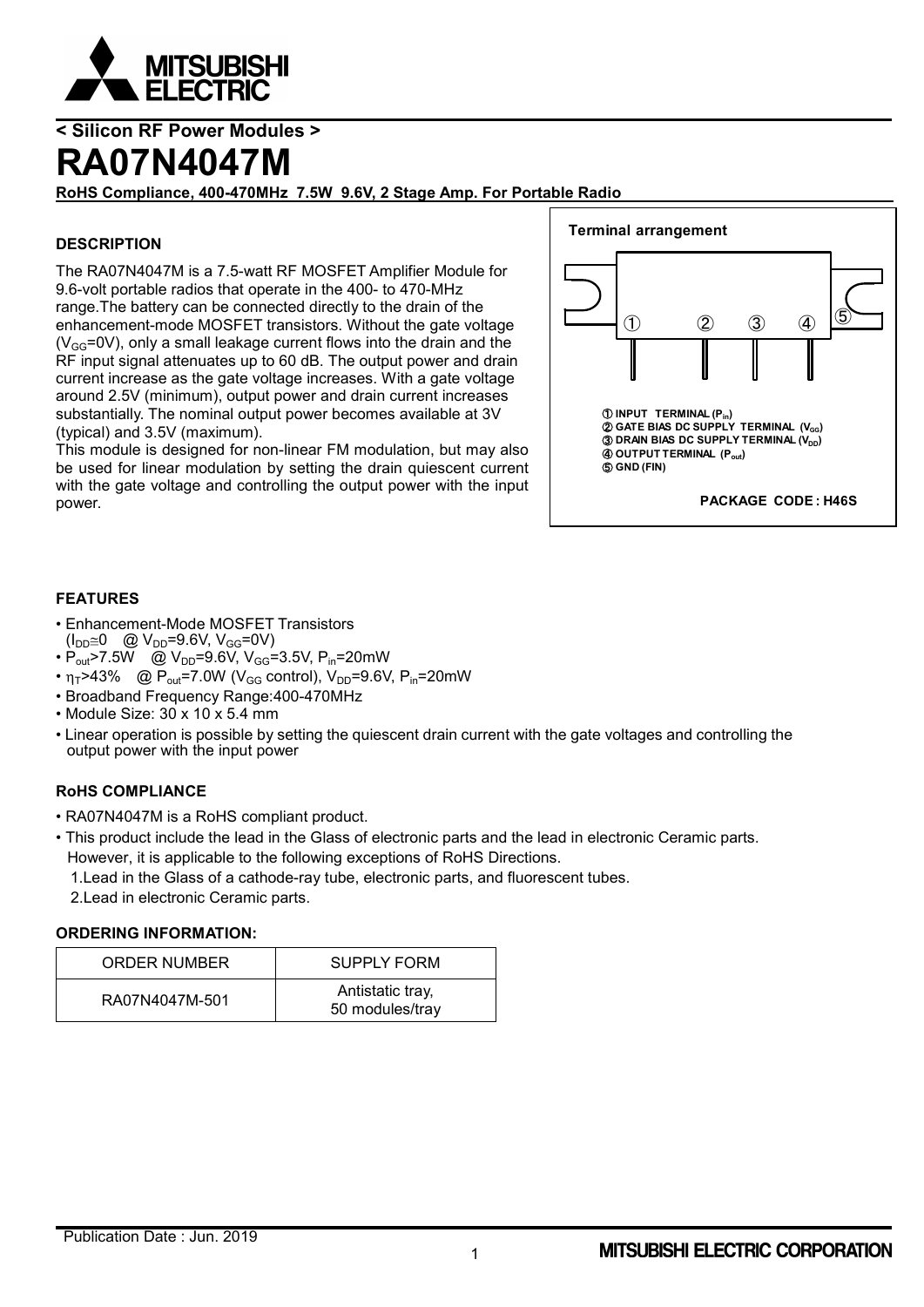|                        | SYMBOL PARAMETER                        | <b>CONDITIONS</b>                          | <b>RATING</b>   | <b>UNIT</b> |
|------------------------|-----------------------------------------|--------------------------------------------|-----------------|-------------|
| $V_{DD}$               | Drain Voltage                           | $V_{GG} \leq 3.5V$                         | 16              | v           |
| $V_{GG}$               | Gate Voltage                            | $V_{DD} \leq 9.6V$ , P <sub>in</sub> =20mW | 4               |             |
| <b>I</b> <sub>DD</sub> | <b>Toatal Current</b>                   |                                            | 3               | А           |
| $P_{in}$               | Input Power                             | f=400-470MHz, $V_{GG}$ ≤ 3.5V              | 30              | mW          |
| $P_{\text{out}}$       | <b>Output Power</b>                     | Ditto                                      | 10              | W           |
| $i$ case(OP)           | <b>Operation Case Temperature Range</b> | Ditto                                      | $-30$ to $+90$  | °C          |
| $T_{\text{stg}}$       | Storage Temperature Range               |                                            | $-40$ to $+110$ | $^{\circ}C$ |

### **MAXIMUM RATINGS**  $(T_{\text{case}} = +25^{\circ} \text{C}, Z_{\text{G}} = Z_{\text{L}} = 50 \Omega,$  unless otherwise specified)

The above parameters are independently guaranteed.

### **ELECTRICAL CHARACTERISTICS**  $(T_{\text{case}}=+25^{\circ}C, Z_G=Z_L=50\Omega,$  unless otherwise specified)

|                    | SYMBOL PARAMETER         | <b>CONDITIONS</b>                                                                                                                                         | <b>MIN</b>                                            | TYP | <b>MAX</b> | <b>UNIT</b> |
|--------------------|--------------------------|-----------------------------------------------------------------------------------------------------------------------------------------------------------|-------------------------------------------------------|-----|------------|-------------|
| F                  | <b>Frequency Range</b>   |                                                                                                                                                           | 400                                                   |     | 470        | <b>MHz</b>  |
| $P_{\text{out}}$   | <b>Output Power</b>      | $V_{DD} = 9.6V$ , $V_{GG} = 3.5V$ , $P_{in} = 20mW$                                                                                                       | 7.5                                                   |     |            | W           |
| $\eta_T$           | <b>Total Efficiency</b>  | $V_{DD} = 9.6 V,$                                                                                                                                         | 43                                                    |     |            | $\%$        |
| $2f_0$             | 2 <sup>nd</sup> Harmonic | $P_{\text{out}}$ =7.0W (V <sub>GG</sub> adj.),                                                                                                            |                                                       |     | $-25$      | dBc         |
| 3f <sub>0</sub>    | 3 <sup>rd</sup> Harmonic | $P_{in} = 20$ mW                                                                                                                                          |                                                       |     | $-30$      | dBc         |
| $\rho_{\text{in}}$ | Input VSWR               |                                                                                                                                                           |                                                       |     | 4:1        |             |
| $I_{DD}$           | Leakage Current          | $V_{DD} = 16V$ , $V_{GG} = 0V$ , $P_{in} = 0W$                                                                                                            |                                                       |     | 300        | uA          |
|                    | Load VSWR Tolerance      | $V_{DD} = 13.2 V, P_{in} = 20 mW,$<br>$ P_{\text{out}}=7.5W$ (V <sub>GG</sub> adj.),<br>Load $VSWR = 20:1(All Phase)$                                     | No degradation or<br>destroy                          |     |            |             |
|                    | Stability                | $V_{DD} = 4.8 / 9.6 / 13.2 V,$<br>$V_{GG} = 0 - 3.5V$ ,<br>$P_{\text{out}} \leq 8W$ , $P_{\text{in}} = 10 / 20 / 30$ mW,<br>Load VSWR = $4:1$ (All Phase) | No parasitic oscillation<br>more than<br>$-60$ d $Bc$ |     |            |             |

All parameters, conditions, ratings, and limits are subject to change without notice.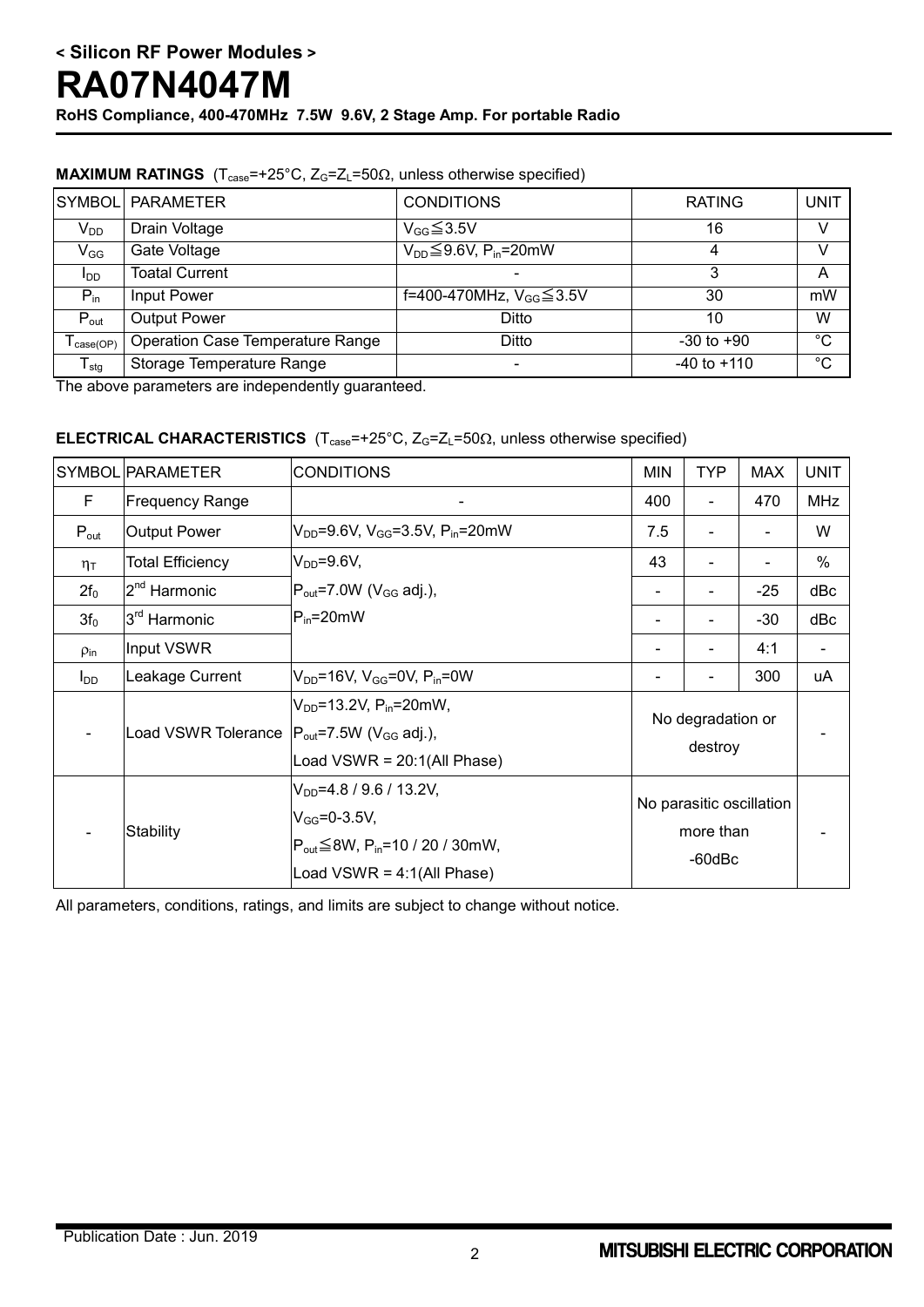# **RA07N4047M**

**RoHS Compliance, 400-470MHz 7.5W 9.6V, 2 Stage Amp. For portable Radio**

### **TYPICAL PERFORMANCE**  $(T_{\text{case}} = +25^{\circ}C, Z_G = Z_L = 50\Omega,$  unless otherwise specified)

### **OUTPUT POWER,TOTAL EFFICIENCY and INPUT VSWR versus FREQUENCY**

### **2nd,3rd HARMONICS versus FREQUENCY**







**OUTPUT POWER,POWER GAIN and DRAIN CURRENT versus INPUT POWER**





### **OUTPUT POWER,POWER GAIN and DRAIN CURRENT versus INPUT POWER**

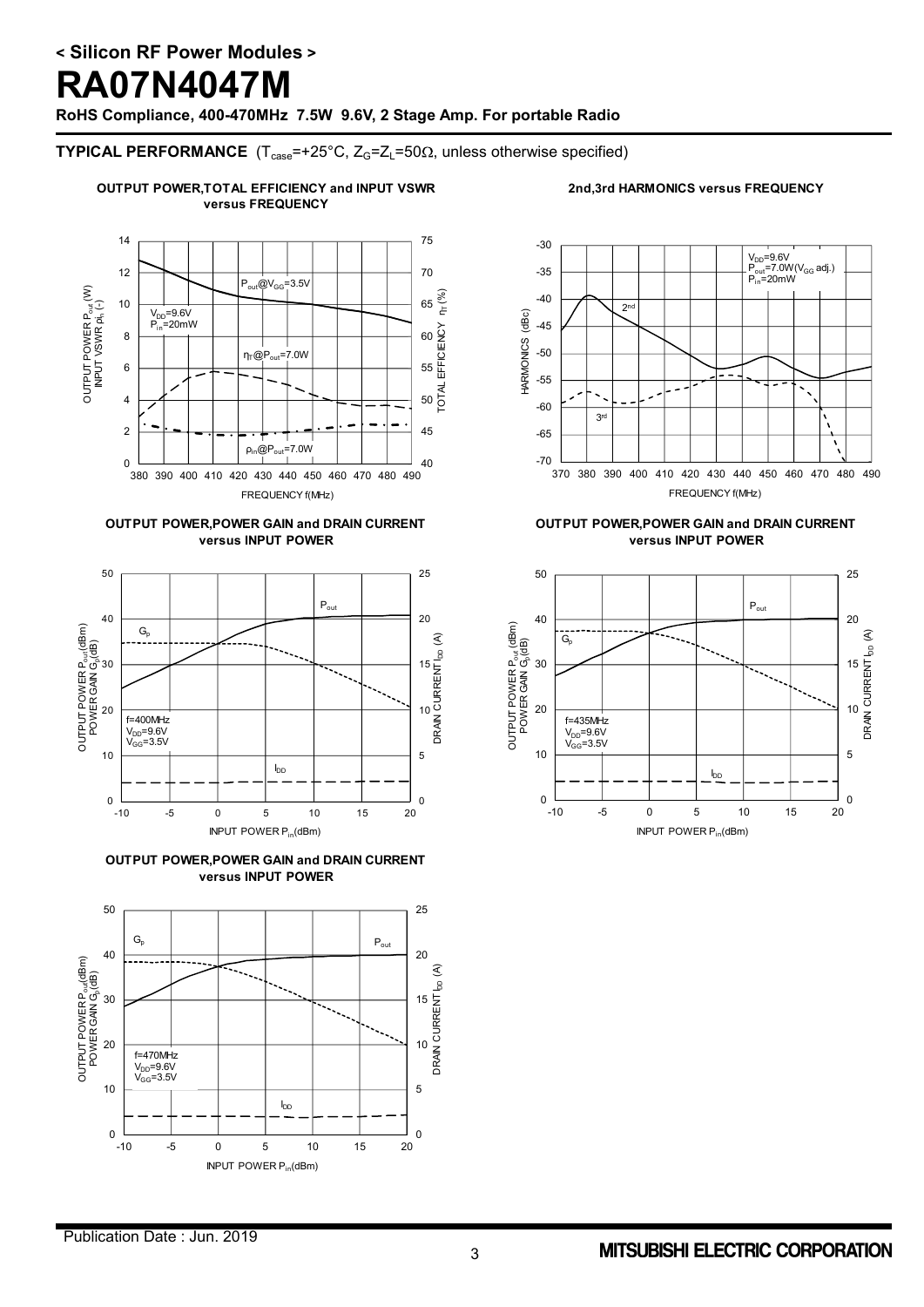# **RA07N4047M**

**RoHS Compliance, 400-470MHz 7.5W 9.6V, 2 Stage Amp. For portable Radio**

### **TYPICAL PERFORMANCE**  $(T_{\text{case}} = +25^{\circ}C, Z_G = Z_L = 50\Omega,$  unless otherwise specified)



2 3 4 5 6 7 8 9 10

DRAIN VOLTAGE  $V_{DD}$  (V)





## Publication Date : Jun. 2019

0 2

] <sub>0</sub><br>10

1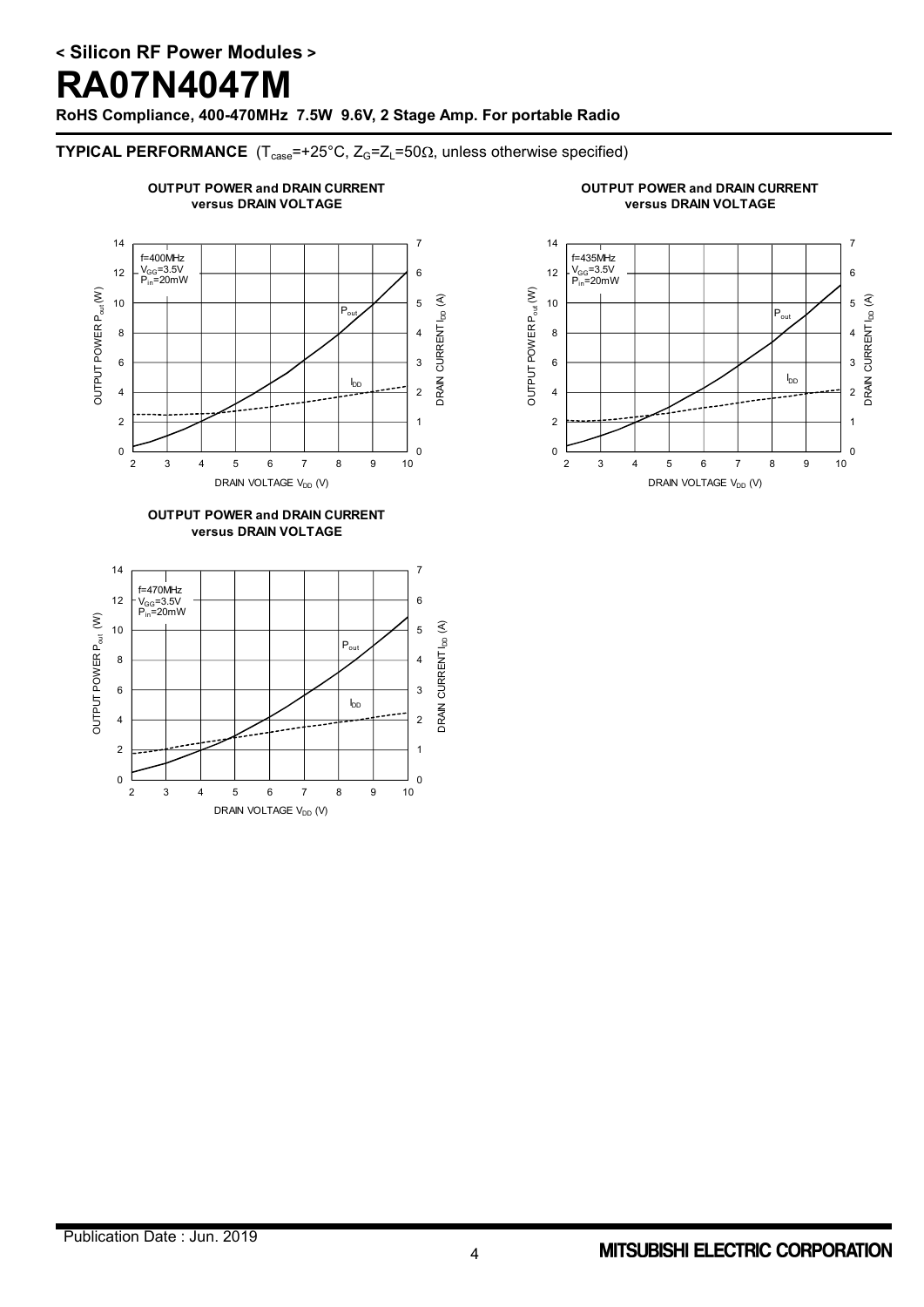# **RA07N4047M**

**RoHS Compliance, 400-470MHz 7.5W 9.6V, 2 Stage Amp. For portable Radio**

### **TYPICAL PERFORMANCE**  $(T_{\text{case}} = +25^{\circ}C, Z_G = Z_L = 50\Omega,$  unless otherwise specified)

## **OUTPUT POWER and DRAIN CURRENT versus GATE VOLTAGE**







### 14 7 12 6 E DRAIN CURRENT  $I_{DD}$  (A) DRAIN CURRENT  $_{\rm bD}$  (A) 10 5 WER P<sub>out</sub>  $P_{\text{out}}$ 8 4 OUTPUT PO 3 6 IDD f=435MHz 4 2 V<sub>DD</sub>=9.6V<br>P<sub>in</sub>=20mW 2 1  $_{1.0}^0$  $\theta$ 1.0 1.5 2.0 2.5 3.0 3.5 4.0 GATE VOLTAGE V<sub>GG</sub> (V)

**OUTPUT POWER and DRAIN CURRENT versus GATE VOLTAGE**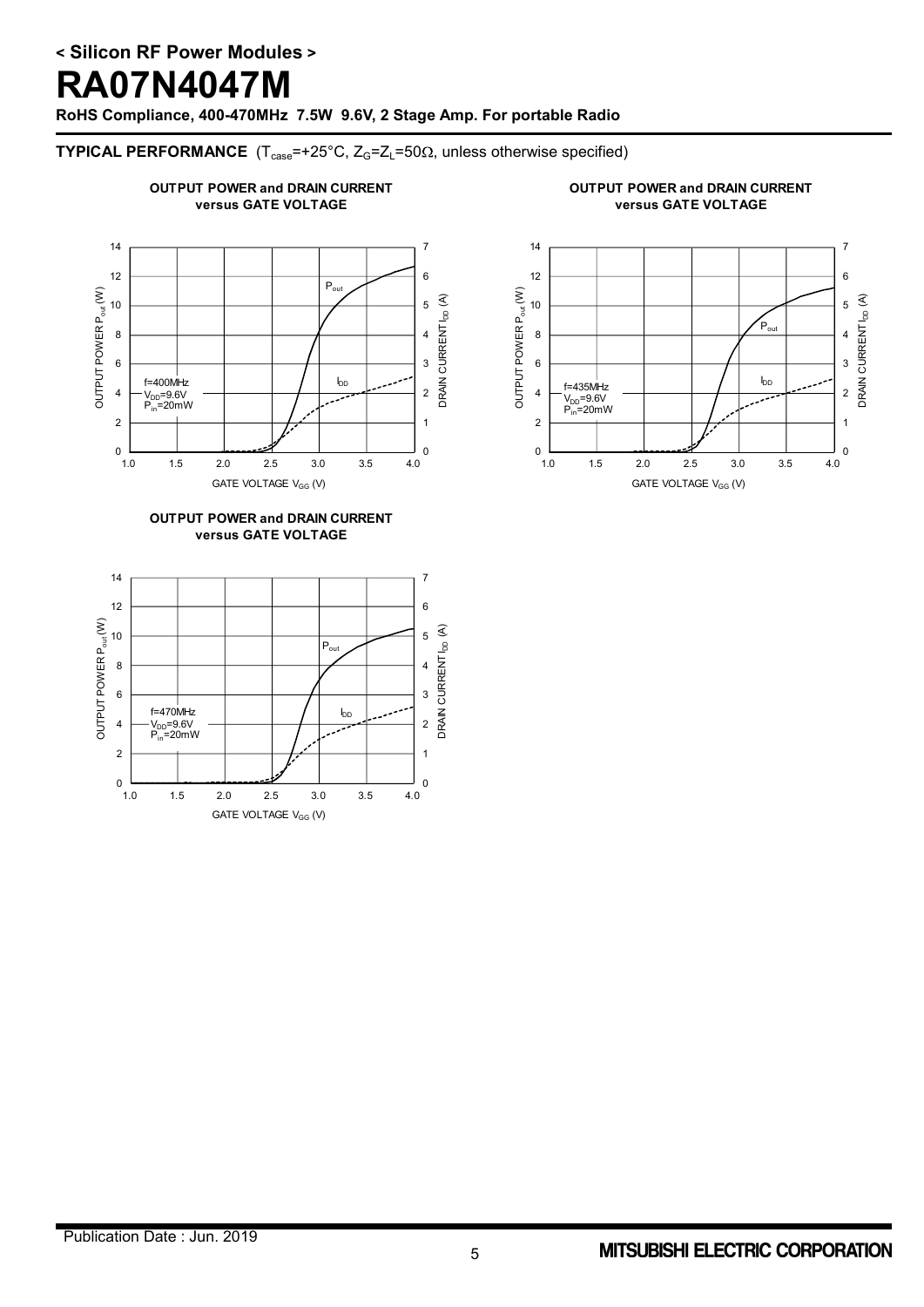# **RA07N4047M**

**RoHS Compliance, 400-470MHz 7.5W 9.6V, 2 Stage Amp. For portable Radio**

**OUTLINE DRAWING** (mm)

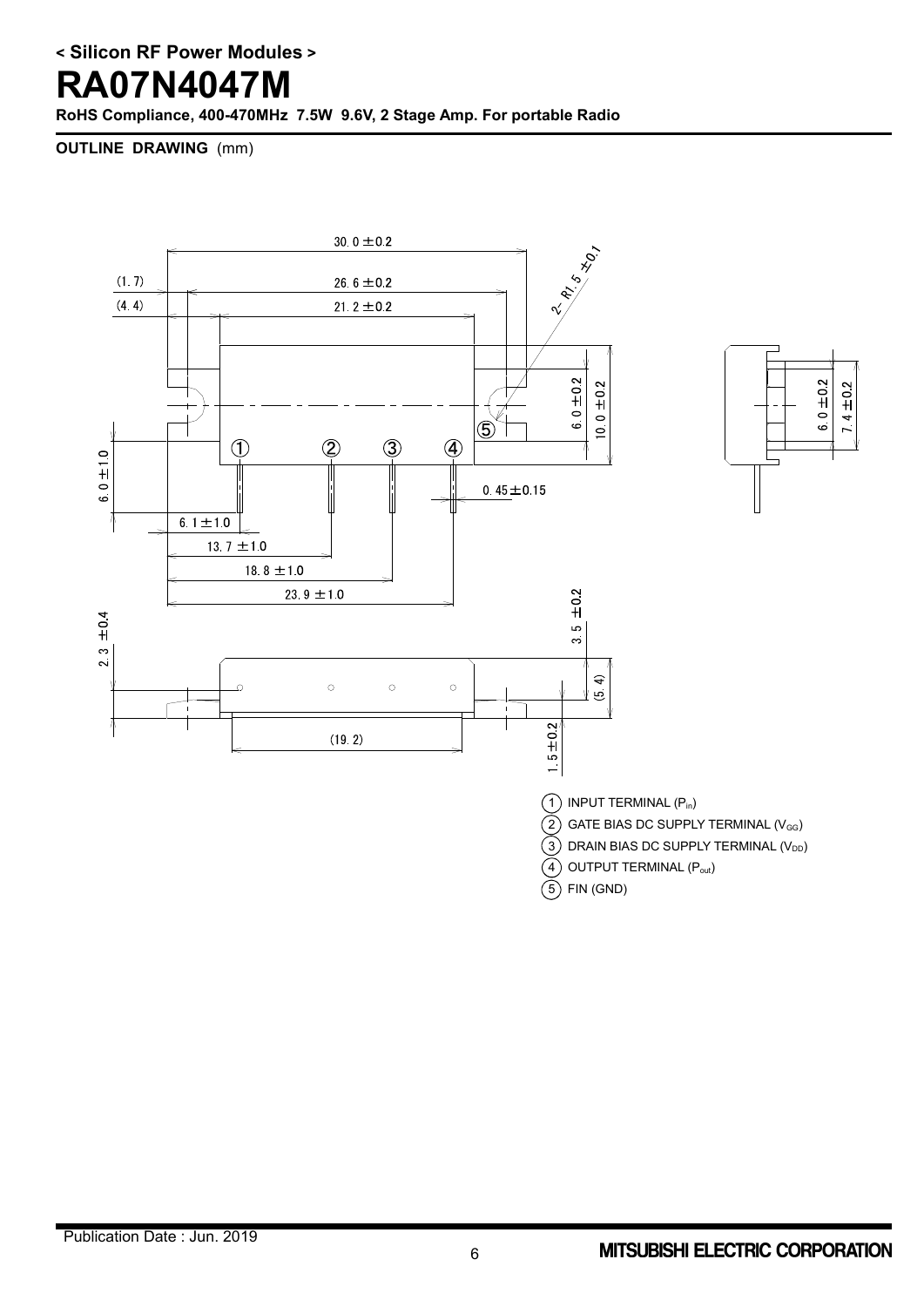# **RA07N4047M**

**RoHS Compliance, 400-470MHz 7.5W 9.6V, 2 Stage Amp. For portable Radio**

**TEST BLOCK DIAGRAM**

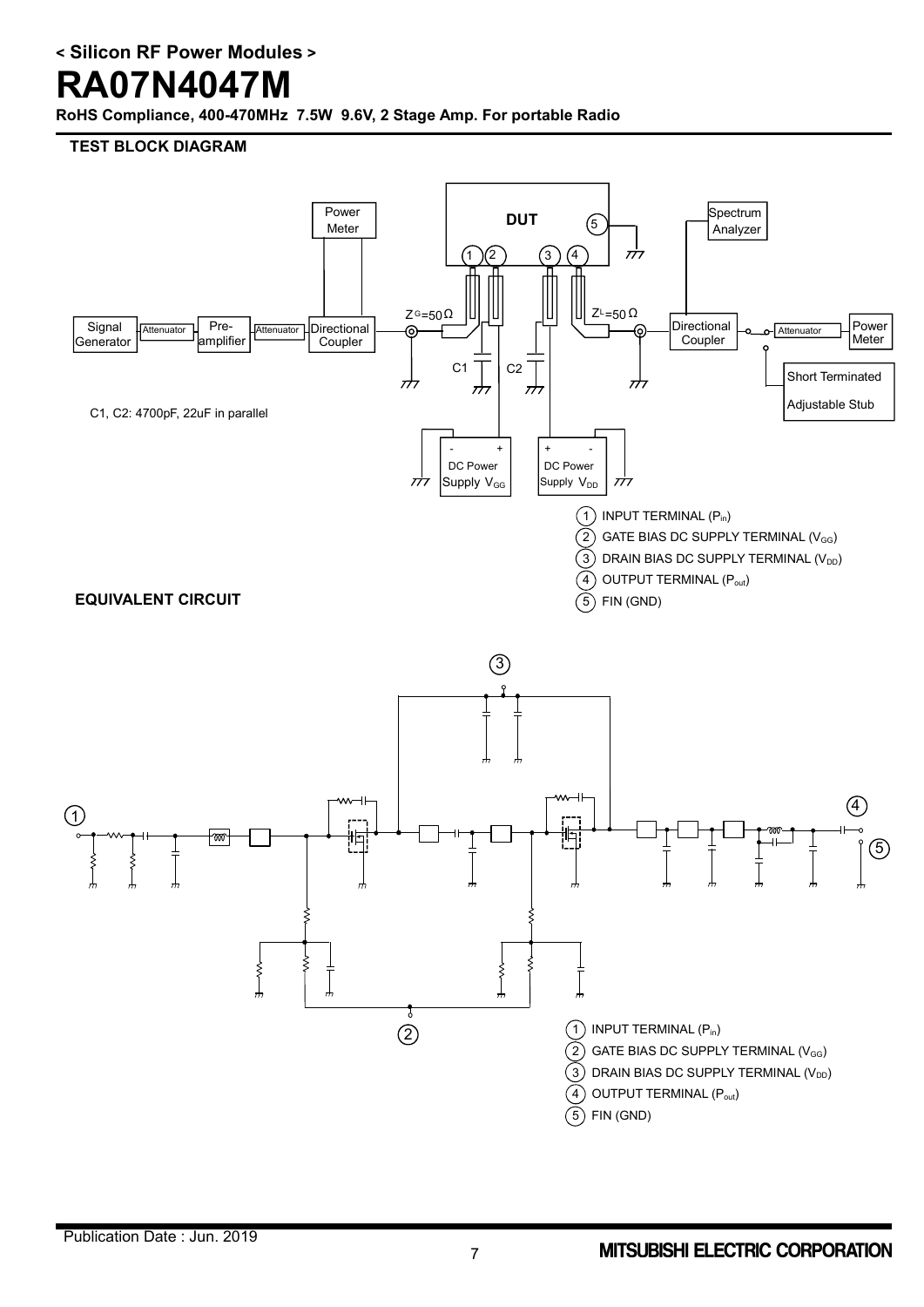### **RECOMMENDATIONS and APPLICATION INFORMATION:**

### **Construction:**

This module consists of an alumina substrate soldered onto a copper flange. For mechanical protection, a plastic cap is attached with silicone. The MOSFET transistor chips are die bonded onto metal, wire bonded to the substrate, and coated with resin. Lines on the substrate (eventually inductors), chip capacitors, and resistors form the bias and matching circuits. Wire leads soldered onto the alumina substrate provide the DC and RF connection.

Following conditions must be avoided:

- a) Bending forces on the alumina substrate (for example, by driving screws or from fast thermal changes)
- b) Mechanical stress on the wire leads (for example, by first soldering then driving screws or by thermal expansion)
- c) Defluxing solvents reacting with the resin coating on the MOSFET chips (for example, Trichloroethylene)
- d) ESD, surge, overvoltage in combination with load VSWR, and oscillation

### **ESD:**

This MOSFET module is sensitive to ESD voltages down to 1000V. Appropriate ESD precautions are required.

### **Mounting:**

Heat sink flatness must be less than 50 µm (a heat sink that is not flat or particles between module and heat sink may cause the ceramic substrate in the module to crack by bending forces, either immediately when driving screws or later when thermal expansion forces are added).

A thermal compound between module and heat sink is recommended for low thermal contact resistance and to reduce the bending stress on the ceramic substrate caused by the temperature difference to the heat sink.

The module must first be screwed to the heat sink, then the leads can be soldered to the printed circuit board.

M2.6 screws are recommended with a tightening torque of 1.8 to 3.0 kgf-cm.

### **Soldering and Defluxing:**

This module is designed for manual soldering.

The leads must be soldered after the module is screwed onto the heat sink.

The temperature of the lead (terminal) soldering should be lower than 350°C and shorter than 3 second.

Ethyl Alcohol is recommend for removing flux. Trichloroethylene solvents must not be used (they may cause bubbles in the coating of the transistor chips which can lift off the bond wires).

### **Thermal Design of the Heat Sink:**

At  $P_{out}$ =7W,  $V_{DD}$ =9.6V and  $P_{in}$ =20mW each stage transistor operating conditions are:

| Stage           | $\mathsf{P}_{\mathsf{in}}$ | $P_{\text{out}}$ | $R_{th(ch\text{-}case)}$ | $I_{DD}$ @ $\eta_T = 40\%$ | $V_{DD}$ |
|-----------------|----------------------------|------------------|--------------------------|----------------------------|----------|
|                 | (W)                        | (W)              | $(^{\circ}$ C/W)         | (A)                        | (V)      |
| 1 <sup>st</sup> | 0.02                       | 1.5              | 4.5                      | 0.29                       |          |
| 2 <sub>nd</sub> | 1.5                        | 7.0              | 2.4                      | 1.40                       | 9.6      |

The channel temperatures of each stage transistor  $T_{ch} = T_{case} + (V_{DD} \times I_{DD} - P_{out} + P_{in}) \times R_{th(ch-case)}$  are:

 $T_{ch1} = T_{case} + (9.6V \times 0.29A - 1.5W + 0.02W) \times 4.5^{\circ}$ C/W =  $T_{case} + 5.9^{\circ}$ C<br>  $T_{ch2} = T_{case} + (9.6V \times 1.40A - 7.0W + 1.5W) \times 2.4^{\circ}$ C/W =  $T_{case} + 19.1^{\circ}$ C  $T_{\text{ch2}} = T_{\text{case}} + (9.6V \times 1.40A - 7.0W + 1.5W) \times 2.4^{\circ}$ C/W

For long-term reliability, it is best to keep the module case temperature ( $T_{case}$ ) below 90°C. For an ambient temperature T<sub>air</sub>=60°C and P<sub>out</sub>=7W, the required thermal resistance R<sub>th (case-air)</sub> = ( T<sub>case</sub> - T<sub>air</sub>) / ( (P<sub>out</sub> /  $\eta$ <sub>T</sub> ) - P<sub>out</sub> +  $P_{in}$ ) of the heat sink, including the contact resistance, is:

 $R_{th (case-air)} = (90^{\circ}C - 60^{\circ}C) / (7W/43\% - 7W + 0.02W) = 3.23 \degree C/W$ 

When mounting the module with the thermal resistance of 3.23°C/W, the channel temperature of each stage transistor is:  $T_{\text{ch1}} = T_{\text{air}} + 35.9 \text{ °C}$ 

 $T_{ch2} = T_{air} + 49.1 °C$ 

The 175°C maximum rating for the channel temperature ensures application under derated conditions.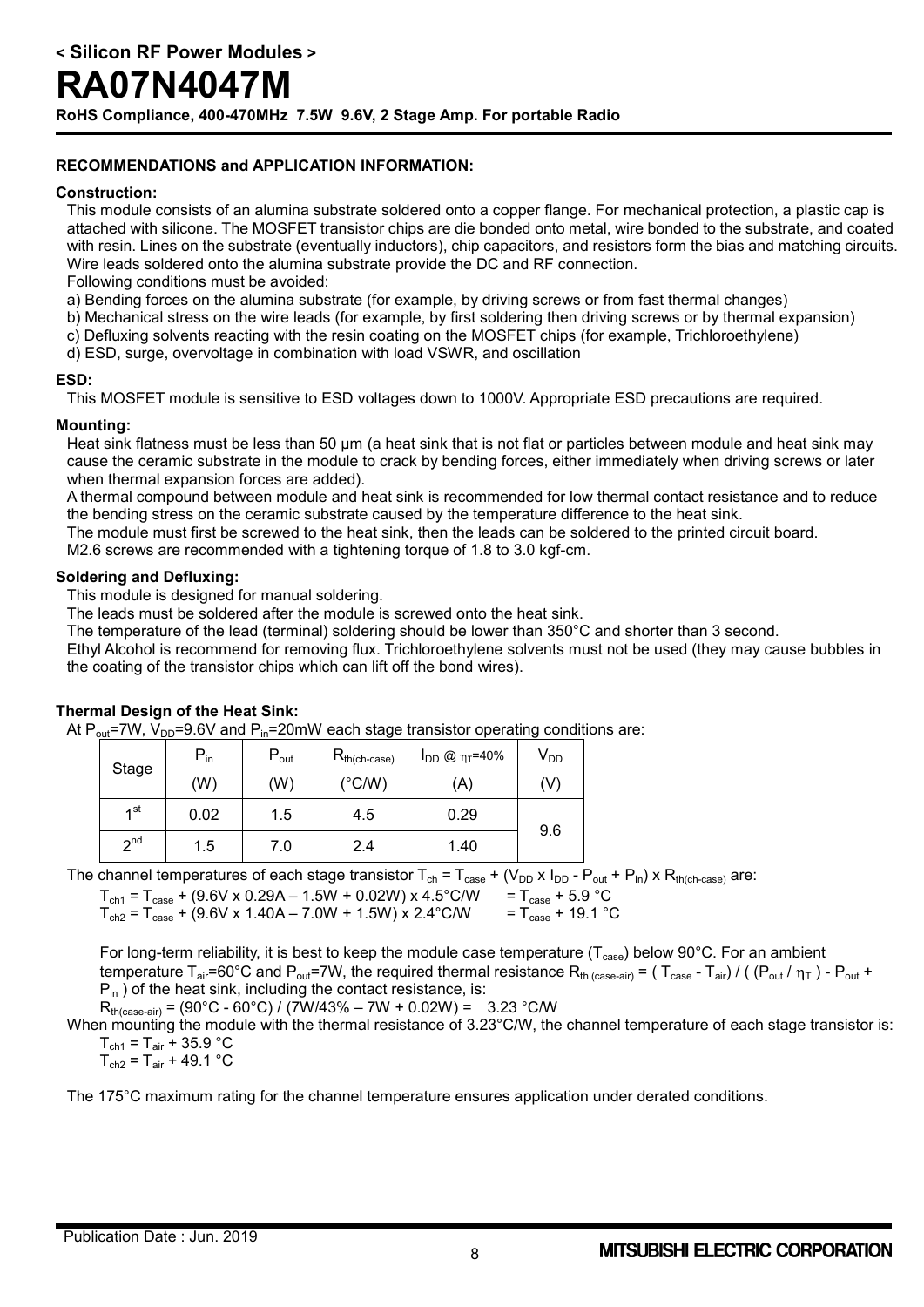# **RA07N4047M**

**RoHS Compliance, 400-470MHz 7.5W 9.6V, 2 Stage Amp. For portable Radio**

### **Output Power Control:**

- Depending on linearity, the following three methods are recommended to control the output power: a) Non-linear FM modulation at high power operating:
- By the gate voltage( $V_{GG}$ ). When the gate voltage is close to zero, the nominal output signal ( $P_{out}=7.5W$ ) is attenuated up to 60 dB and only a small leakage current flows from the battery into the drain.
	- Around  $V_{GG}$ =2.5V, the output power and drain current increases substantially.
	- Around  $V_{GG}$ =3V (typical) to  $V_{GG}$ =3.5V (maximum), the nominal output power becomes available.
- b) Linear AM modulation: By RF input power P<sub>in</sub>. The gate voltage is used to set the drain's quiescent current for the required linearity.

### **Oscillation:**

To test RF characteristics, this module is put on a fixture with two bias decoupling capacitors each on gate and drain, a 4700 pF chip capacitor, located close to the module, and a 22 µF (or more) electrolytic capacitor.

- When an amplifier circuit around this module shows oscillation, the following may be checked: a) Do the bias decoupling capacitors have a low inductance pass to the case of the module?
- b) Is the load impedance  $Z_1 = 50 \Omega$ ?
- c) Is the source impedance  $Z_G$ =50 $\Omega$ ?

### **ATTENTION:**

- 1.High Temperature; This product might have a heat generation while operation,Please take notice that have a possibility to receive a burn to touch the operating product directly or touch the product until cold after switch off.
	- At the near the product,do not place the combustible material that have possibilities to arise the fire.
- 2. Generation of High Frequency Power; This product generate a high frequency power. Please take notice that do not leakage the unnecessary electric wave and use this products without cause damage for human and property per normal operation.
- 3. Before use; Before use the product,Please design the equipment in consideration of the risk for human and electric wave obstacle for equipment.

### **PRECAUTION FOR THE USE OF MITSUBISHI SILICON RF POWER AMPLIFIER DEVICES:**

- 1.The specifications of mention are not guarantee values in this data sheet. Please confirm additional details regarding operation of these products from the formal specification sheet. For copies of the formal specification sheets, please contact one of our sales offices.
- 2.RA series products (RF power amplifier modules) and RD series products (RF power transistors) are designed for consumer mobile communication terminals and were not specifically designed for use in other applications. In particular, while these products are highly reliable for their designed purpose, they are not manufactured under a quality assurance testing protocol that is sufficient to guarantee the level of reliability typically deemed necessary for critical communications elements. In the application, which is base station applications and fixed station applications that operate with long term continuous transmission and a higher on-off frequency during transmitting, please consider the derating, the redundancy system, appropriate setting of the maintain period and others as needed. For the reliability report which is described about predicted operating life time of Mitsubishi Silicon RF Products , please contact Mitsubishi Electric Corporation or an authorized Mitsubishi Semiconductor product distributor.
- 3.RA series products and RD series products use MOSFET semiconductor technology. They are sensitive to ESD voltage therefore appropriate ESD precautions are required.
- 4.In order to maximize reliability of the equipment, it is better to keep the devices temperature low. It is recommended to utilize a sufficient sized heat-sink in conjunction with other cooling methods as needed (fan, etc.) to keep the case temperature for RA series products lower than 60deg/C under standard conditions, and less than 90deg/C under extreme conditions.
- 5.RA series products are designed to operate into a nominal load impedance of  $50\Omega$ . Under the condition of operating into a severe high load VSWR approaching an open or short, an over load condition could occur. In the worst case there is risk for burn out of the transistors and burning of other parts including the substrate in the module.
- 6.The formal specification includes a guarantee against parasitic oscillation under a specified maximum load mismatch condition. The inspection for parasitic oscillation is performed on a sample basis on our manufacturing line. It is recommended that verification of no parasitic oscillation be performed at the completed equipment level also.
- 7.For specific precautions regarding assembly of these products into the equipment, please refer to the supplementary items in the specification sheet.
- 8.Warranty for the product is void if the products protective cap (lid) is removed or if the product is modified in any way from it's original form.
- 9.For additional "Safety first" in your circuit design and notes regarding the materials, please refer the last page of this data sheet.